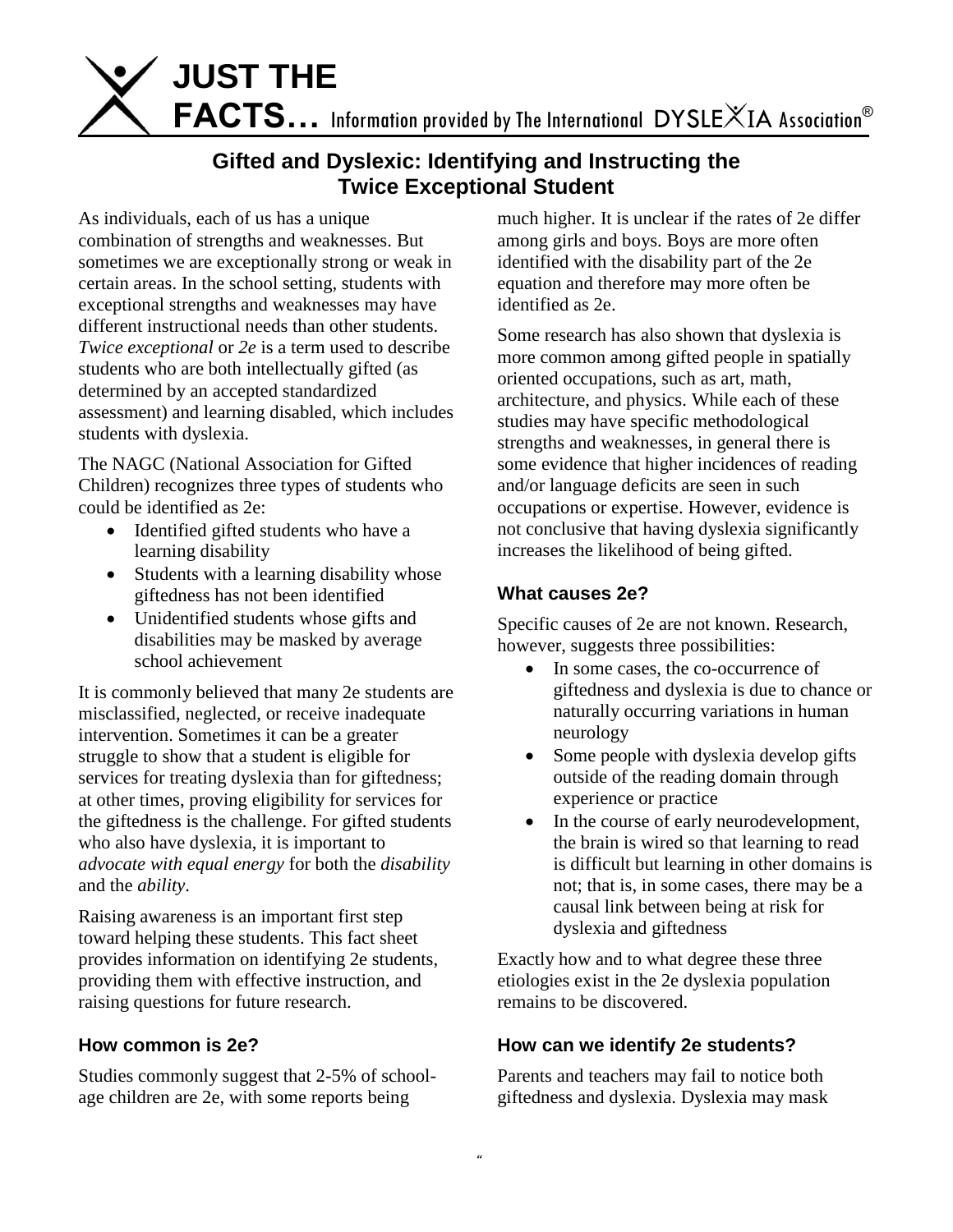giftedness, and giftedness may mask dyslexia. Some common characteristics of 2e individuals follow:

- Superior oral vocabulary
- Advanced ideas and opinions
- High levels of creativity and problemsolving ability
- Extremely curious, imaginative, and questioning
- Discrepant verbal and performance skills
- Clear peaks and valleys in cognitive test profile
- Wide range of interests not related to school
- Specific talent or consuming interest area
- Sophisticated sense of humor

More formal criteria are also used to identify a person as 2e—both for dyslexia (see references below) and intellectual giftedness. Generally, the accepted standardized assessment for intellectual giftedness is a common, general, verbal or nonverbal IQ test, or a specialized measure of cognitive ability in one or more specific domains. However, the identification of 2e in schools today, and giftedness alone for that matter, varies greatly. For example, to receive formal services for the gifted part of the 2e equation, some schools require high scores on a standardized test of intellectual ability such as the Naglieri Nonverbal Ability Test or the Wechsler Intelligence Scale for Children – IV (WISC-IV); other schools require exceptional scores on state achievement tests; and very rarely do schools recognize nonacademic gifts such as dance, leadership, or art, to qualify for the program.

Key points to consider about assessments:

- An assessment should be *developmentally appropriate*. Some tests are better suited for identifying skills in the very young rather than the older student.
- *Developmental change* can cause changes in test scores because the types of variables that tests measure can change with age, and a child's brain takes time to mature. For example, it is possible for a

child to test as gifted at age 5 but not test as gifted when tested again at age 7. This is one reason that a thorough evaluation that includes more than one aptitude test is very important.

 The tests used should *validly measure the relevant skills*. Some schools have a "set in stone" test they use to assess eligibility for gifted services (and the gifted portion of the 2e equation). These tests can be limited in scope and may not tap broad and potential areas of giftedness. For example, nonverbal tests will not adequately measure high verbal intelligence; likewise, relying on superior scores on certain academic achievement tests may not do justice to gifts that do not manifest themselves in these school subjects.

When using these or any criteria to assess the student who may be gifted and dyslexic, it is important to approach the task with a *developmental mindset*. Dyslexia, for instance, can change in expression, quality, and degree with age. The underpinnings of the disorder may become apparent as language or motor problems early in life, and then later show up as written word recognition/word decoding problems. Later still, the child may have difficulties with fluency and comprehension. Finally, in adulthood, dyslexia may manifest itself only mildly or when the adult with dyslexia is pressed to spell unfamiliar words; or, it may continue to significantly affect reading and written expression. Similarly, because the neurology of the child changes over time, the nature of the giftedness of the individual with dyslexia may also change. Thus, it is important to be vigilant in making these assessments.

Finally, it cannot be stressed enough that identifying 2e students is critical to their academic success. Without a dual classification that includes both giftedness and dyslexia, the student may not have access to appropriate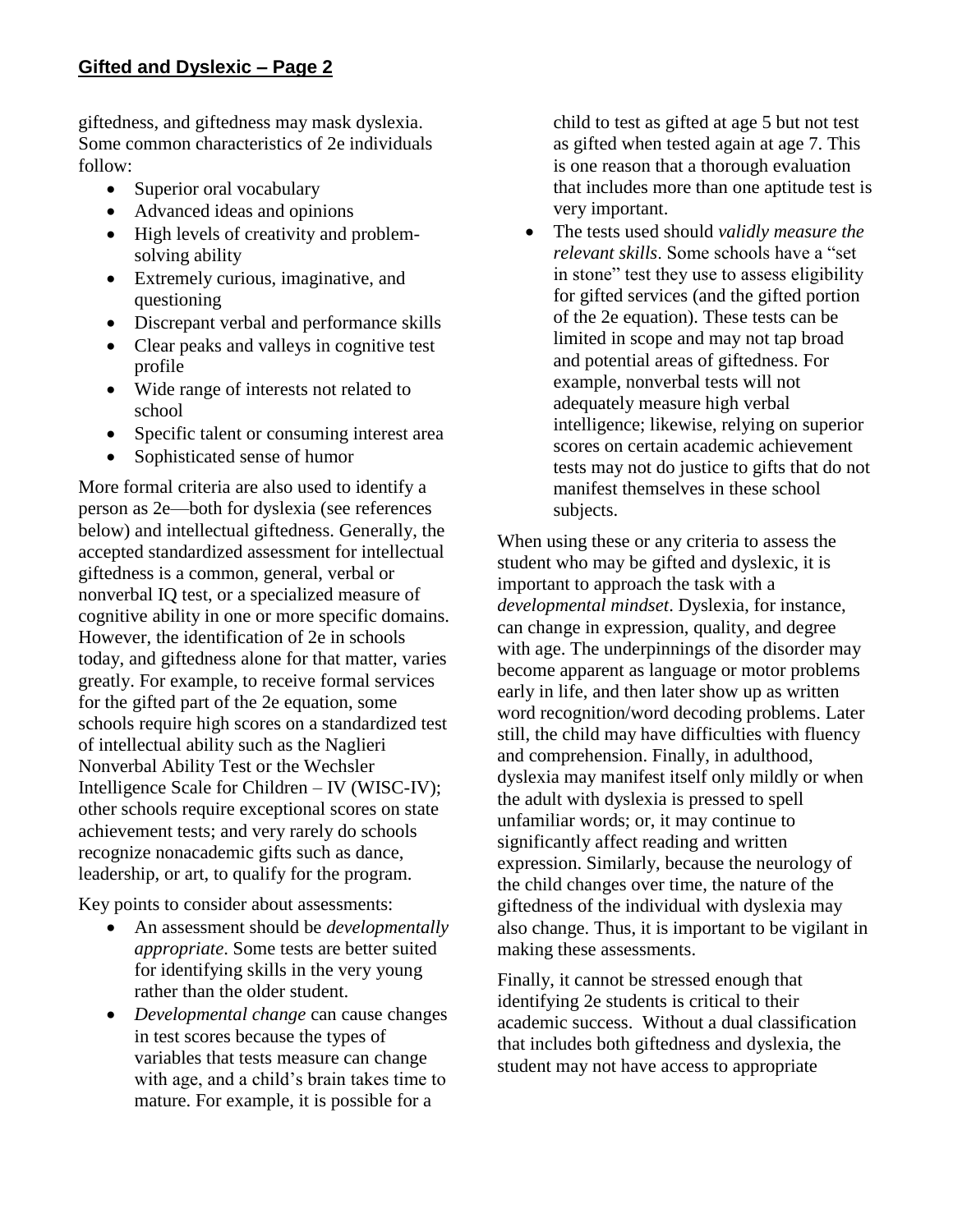services that will provide the support and stimulation necessary to succeed.

### **How is 2e treated?**

Twice exceptional students are often lost in the school or IEP system, have their talents neglected in favor of remediation, or confuse diagnosticians so they do not qualify for much needed differentiated, specialized instruction they need for their gifts and to address their dyslexia. Practitioners and clinicians agree that the needs of a gifted student with dyslexia are very different from the individual with dyslexia or giftedness alone. Intellectual giftedness can complicate the diagnosis of dyslexia such that (because of high IQ) a person may not be found eligible for special services. Moreover, a reading disability may hinder the development of an academic gift because of focusing on the disability and neglecting growth and challenge in the areas of giftedness.

Students who have both gifts and learning disabilities require a "dually differentiated program": one that nurtures gifts and talents while providing appropriate instruction, accommodations, and other services for treating learning weaknesses. Unfortunately, researchbased, well-defined, and prescribed practices for the 2e student with dyslexia are hard to find, and current practices vary widely.

Instruction for 2e students should be designed to develop higher-level cognitive functioning, or for their challenges—to develop basic skills (e.g. handwriting, reading, spelling, written expression, math computation). Otherwise, these students may be labeled average students or underachievers who simply need "to try harder."

One promising approach for 2e students is the multisensory, structured language approach used for the treatment of dyslexia. Like other students with dyslexia, gifted students may benefit from instruction that includes a variety of stimuli, technology, and multiple sensory modes.

Many have also found success with home-based approaches. While remediation for the reading problem may occur in school, 2e students may not receive adequate attention for their gifts. Therefore, it may be up to the parent to stimulate, inspire, and nurture the development of the child's strengths. There are many ways to do this, and some are described in the references below.

Generally, 2e can be a complicated condition to identify and treat. Perhaps because of the unique neurology and life experiences of 2e individuals, they are also at higher risk for personality disorders and depression. Evidence suggests that being 2e can be uniquely stressful, so teachers and parents need to consider the emotional as well as the academic needs of 2e individuals.

Unlike dyslexia and many other neurocognitive or emotional disorders that affect learning, 2e has no formal diagnostic definition (e.g., in DSM, IDEA, or NICHD). Most considerations of 2e are derived from gifted education, although 2e as a category has been receiving more attention from special educators interested in learning disabilities. In fact, many state and local school boards, as well as the National Education Association, are developing clearer standards, methods of identification and "treatment" prescriptions (for summaries and examples see NEA, 2006; Idaho Department of Education, 2010; Colorado Department of Education, 2009).

### **Key Points to Remember**

To summarize, as we continue to learn from research and practice with these students, we can do the following now to better help these students:

- Be aware of superior skills in areas in and outside of traditional academic domains
- Take a developmental perspective toward understanding the individual, the assessment, and interpretation of test results
- Advocate for broad behavioral assessments and eligibility for services